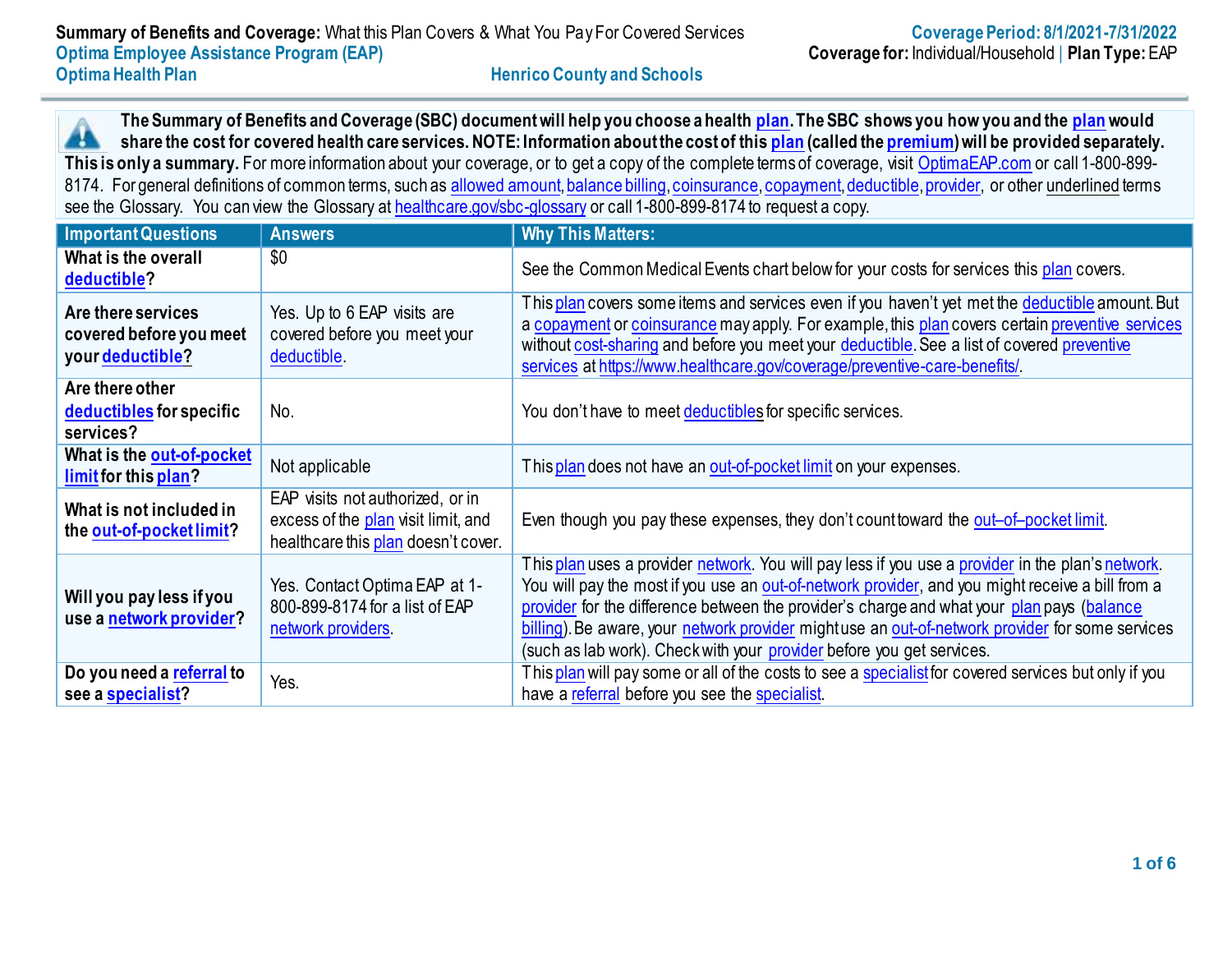| <b>Common</b>                                                                        |                                                     | <b>What You Will Pay</b>   |                                | Limitations, Exceptions, & Other Important |  |
|--------------------------------------------------------------------------------------|-----------------------------------------------------|----------------------------|--------------------------------|--------------------------------------------|--|
| <b>Medical Event</b>                                                                 | <b>Services You May Need</b>                        | <b>In-Network Provider</b> | <b>Out-of-Network Provider</b> | <b>Information</b>                         |  |
|                                                                                      |                                                     | (You will pay the least)   | (You will pay the most)        |                                            |  |
| If you visit a health                                                                | Primary care visit to treat an<br>injury or illness | Not covered                | Not covered                    | $-$ none $-$                               |  |
| care provider's office                                                               | <b>Specialist visit</b>                             | Not covered                | Not covered                    | --none--                                   |  |
| or clinic                                                                            | Preventive care/screening/<br>immunization          | Not covered                | Not covered                    | --none--                                   |  |
| If you have a test                                                                   | Diagnostic test (x-ray, blood<br>work)              | Not covered                | Not covered                    | --none--                                   |  |
|                                                                                      | Imaging (CT/PET scans, MRIs)                        | Not covered                | Not covered                    | $-$ none $-$                               |  |
| If you need drugs to<br>treat your illness or                                        | Selected Generic drugs (Tier 1)                     | Not covered                | Not covered                    |                                            |  |
| condition<br>More information about<br>prescription drug<br>coverage is available at | Selected brand and other<br>generic drugs (Tier 2)  | Not covered                | Not covered                    | --none--                                   |  |
|                                                                                      | Non-selected brand drugs<br>(Tier3)                 | Not covered                | Not covered                    |                                            |  |
| www.optimahealth.com                                                                 | Specialty drugs (Tier 4)                            | Not covered                | Not covered                    |                                            |  |
| If you have outpatient                                                               | Facility fee (e.g., ambulatory<br>surgery center)   | Not covered                | Not covered                    | --none--                                   |  |
| surgery                                                                              | Physician/surgeon fees                              | Not covered                | Not covered                    | $-$ none $-$                               |  |
|                                                                                      | Emergency room care                                 | Not covered                | Not covered                    | --none--                                   |  |
| If you need immediate<br>medical attention                                           | <b>Emergency medical</b><br>transportation          | Not covered                | Not covered                    | --none--                                   |  |
|                                                                                      | <b>Urgent care</b>                                  | Not covered                | Not covered                    | --none--                                   |  |
| If you have a hospital<br>stay                                                       | Facility fee (e.g., hospital room)                  | Not covered                | Not covered                    | --none--                                   |  |
|                                                                                      | Physician/surgeon fees                              | Not covered                | Not covered                    | --none--                                   |  |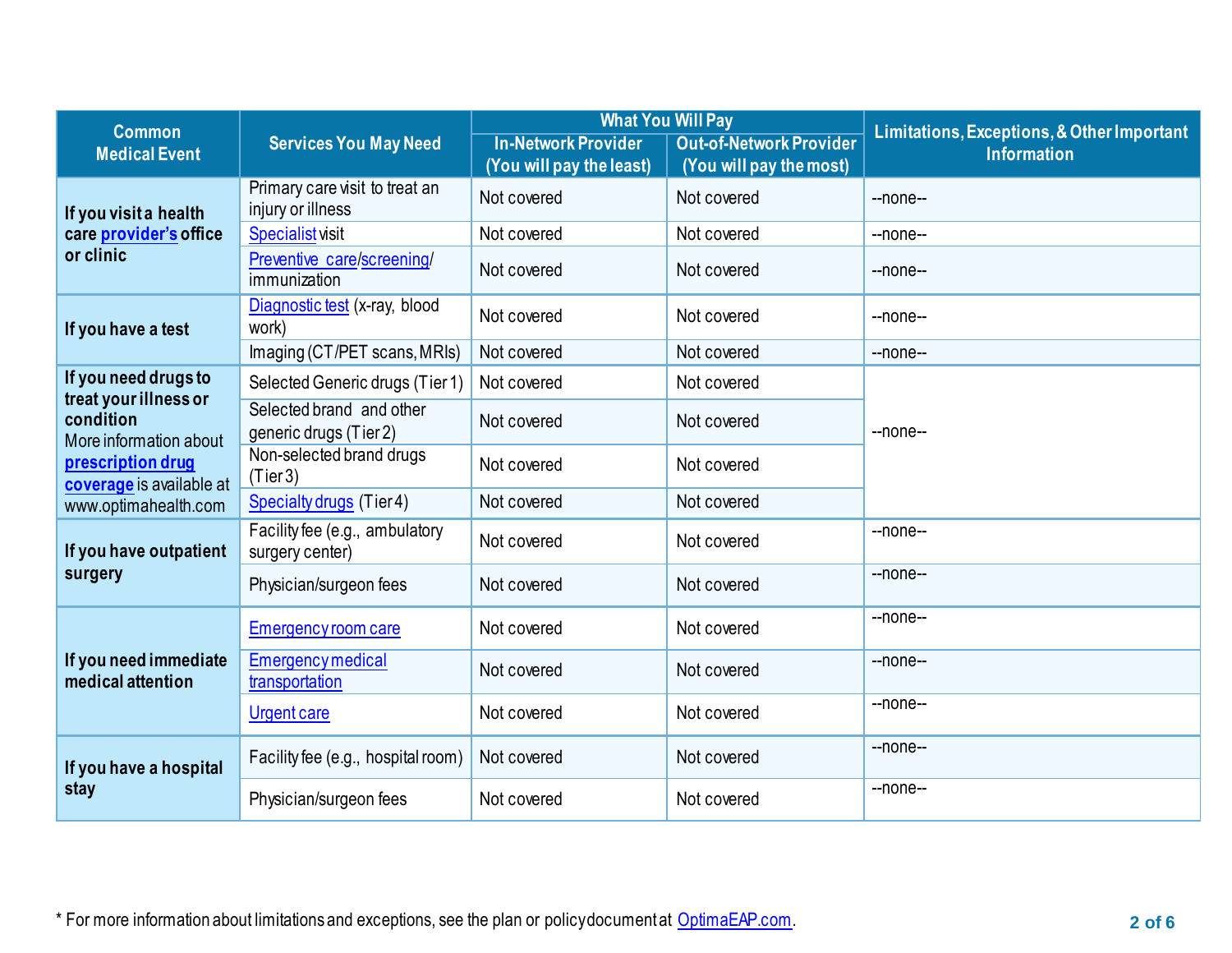| <b>Common</b>                                                                      |                                              | <b>What You Will Pay</b>   |                                | Limitations, Exceptions, & Other Important                                                                                                                                         |  |
|------------------------------------------------------------------------------------|----------------------------------------------|----------------------------|--------------------------------|------------------------------------------------------------------------------------------------------------------------------------------------------------------------------------|--|
| <b>Medical Event</b>                                                               | <b>Services You May Need</b>                 | <b>In-Network Provider</b> | <b>Out-of-Network Provider</b> | <b>Information</b>                                                                                                                                                                 |  |
|                                                                                    |                                              | (You will pay the least)   | (You will pay the most)        |                                                                                                                                                                                    |  |
| If you need mental<br>health, behavioral<br>health, or substance<br>abuse services | Outpatient services                          | No charge for EAP          | Not covered                    | 6 visits/presenting issue by Optima EAP<br>providers only. Services limited to short-term<br>problem assessment by licensed behavioral<br>health providers, and referral services. |  |
|                                                                                    | Inpatient services                           | Not covered                | Not covered                    | --none--                                                                                                                                                                           |  |
|                                                                                    | Office visits                                | Not covered                | Not covered                    |                                                                                                                                                                                    |  |
| If you are pregnant                                                                | Childbirth/delivery professional<br>services | Not covered                | Not covered                    | --none--                                                                                                                                                                           |  |
|                                                                                    | Childbirth/delivery facility<br>services     | Not covered                | Not covered                    |                                                                                                                                                                                    |  |
|                                                                                    | Home health care                             | Not covered                | Not covered                    | $-$ none $-$                                                                                                                                                                       |  |
| If you need help                                                                   | <b>Rehabilitation services</b>               | Not covered                | Not covered                    | --none--                                                                                                                                                                           |  |
| recovering or have<br>other special health<br>needs                                | <b>Habilitation services</b>                 | Not covered                | Not covered                    | $-$ none $-$                                                                                                                                                                       |  |
|                                                                                    | Skilled nursing care                         | Not covered                | Not covered                    | --none--                                                                                                                                                                           |  |
|                                                                                    | Durable medical equipment                    | Not covered                | Not covered                    | --none--                                                                                                                                                                           |  |
|                                                                                    | <b>Hospice services</b>                      | Not covered                | Not covered                    | --none--                                                                                                                                                                           |  |
| If your child needs<br>dental or eye care                                          | Children's eye exam                          | Not covered                | Not covered                    | $-$ none $-$                                                                                                                                                                       |  |
|                                                                                    | Children's glasses                           | Not covered                | Not covered                    | --none--                                                                                                                                                                           |  |
|                                                                                    | Children's dental check-up                   | Not covered                | Not covered                    | --none--                                                                                                                                                                           |  |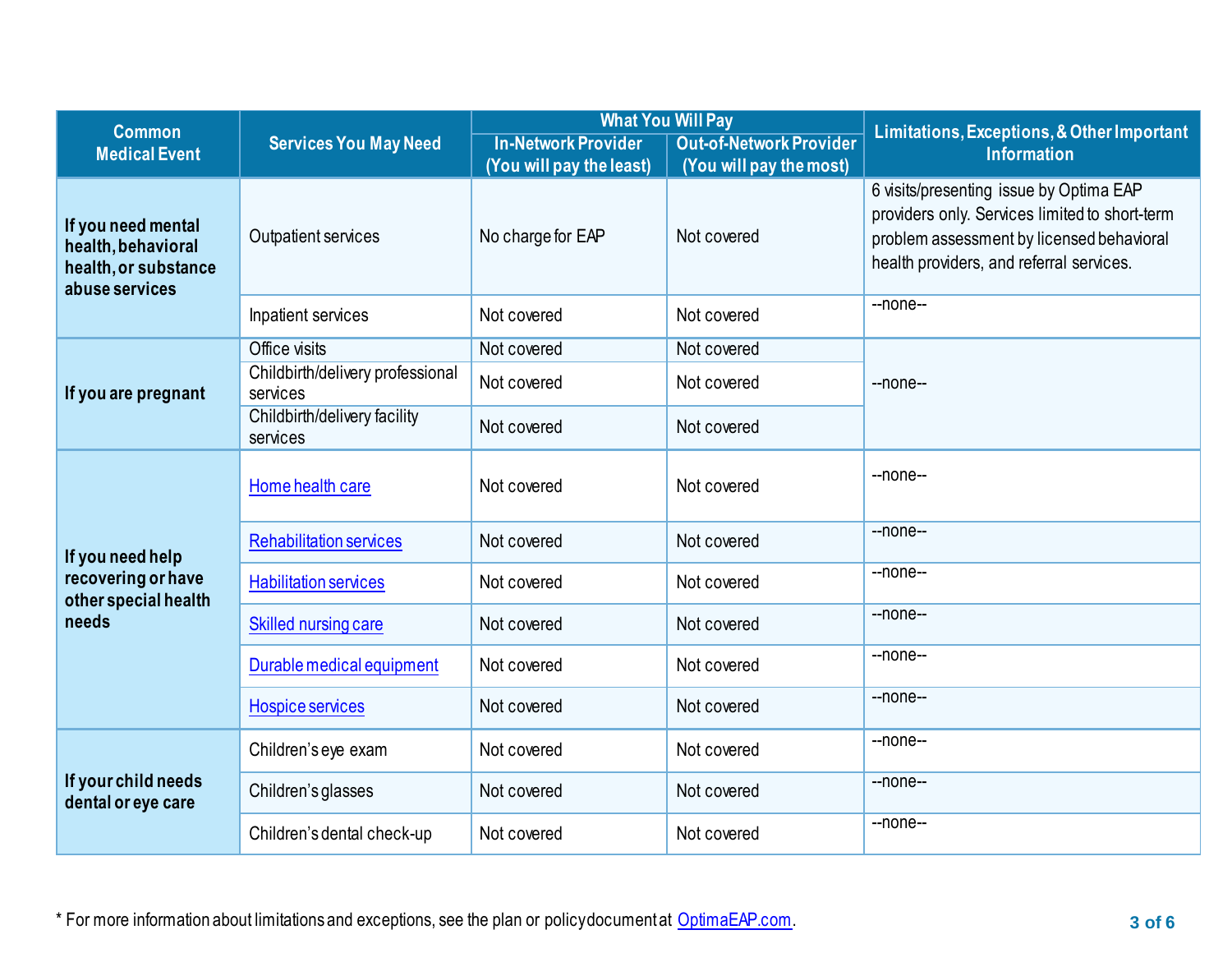# **Excluded Services & Other Covered Services:**

| Services Your Plan Generally Does NOT Cover (Check your policy or plan document for more information and a list of any other excluded services.) |                                                   |                                        |  |
|--------------------------------------------------------------------------------------------------------------------------------------------------|---------------------------------------------------|----------------------------------------|--|
| Acupuncture                                                                                                                                      | Home health care                                  | Pediatric dental check-up              |  |
| Ambulance                                                                                                                                        | Hospice care                                      | Prescription drugs                     |  |
| Bariatric surgery                                                                                                                                | Imaging test                                      | Preventive care/screening/immunization |  |
| Chiropractic care                                                                                                                                | Infertility treatment                             | Primary care visit                     |  |
| Cosmetic surgery                                                                                                                                 | Inpatient surgery                                 | Private-duty nursing                   |  |
| Dental care (adult)                                                                                                                              | Long-term care                                    | Rehabilitative services                |  |
| Diagnostic test                                                                                                                                  | Maternity care and delivery                       | Routine eye exam (adult)               |  |
| Durable medical equipment                                                                                                                        | Mental/behavioral health inpatient and outpatient | Routine foot care                      |  |
| Emergency room services                                                                                                                          | Non-emergencycare when traveling outside the      | Skilled nursing                        |  |
| Glasses                                                                                                                                          | U.S.                                              | <b>Specialist visit</b>                |  |
| Habilitative services                                                                                                                            | Outpatient surgery                                | Urgent care                            |  |
| Hearing aids                                                                                                                                     | Pediatric eye exam                                | Weight loss programs                   |  |
| Other Covered Services (Limitations may apply to these services. This isn't a complete list. Please see your plan document.)                     |                                                   |                                        |  |

## **Your Rights to Continue Coverage:**

For more information on your rights to continue coverage, contact the plan at 1-800-899-8174. There are agencies that can help if you want to continue your coverage after it ends. The contact information for those agencies is: Virginia State Corporation Commission, Life & Health Division, Bureau of Insurance, at 1-877- 310-6560 or bureauofinsurance@scc.virginia.gov; the U.S. Department of Labor, Employee Benefits Security Administration at 1-866-444-3272 or www.dol.gov/ebsa/healthreform; or the U.S. Department of Health and Human Services at 1-877-267-2323 x61565 or www.cciio.cms.gov. Other coverage options may be available to you too, including buying individual insurance coverage through the Health Insurance [Marketplace](https://www.healthcare.gov/sbc-glossary/#marketplace). For more information about the Marketplace, visit [www.HealthCare.gov](http://www.healthcare.gov/) or call 1-800-318-2596.

## **Your Grievance and Appeals Rights:**

There are agencies that can help if you have a complaint against your [plan](https://www.healthcare.gov/sbc-glossary/#plan) for a denial of [a claim.](https://www.healthcare.gov/sbc-glossary/#claim) This complaint is called a [grievance](https://www.healthcare.gov/sbc-glossary/#grievance) o[r appeal.](https://www.healthcare.gov/sbc-glossary/#appeal) For more information about your rights, look at the explanation of benefits you will receive for that medica[l claim](https://www.healthcare.gov/sbc-glossary/#claim). You[r plan](https://www.healthcare.gov/sbc-glossary/#plan) documents also provide complete information to submit a [claim](https://www.healthcare.gov/sbc-glossary/#claim), appeal, or a [grievance](https://www.healthcare.gov/sbc-glossary/#grievance) for any reason to your [plan.](https://www.healthcare.gov/sbc-glossary/#plan) For more information about your rights, this notice, or assistance, contact: Member Services at the number on the back of your member ID card. You may also contact the Department of Labor's Employee Benefits Security Administration at 1-866-444-EBSA (3272) or [www.dol.gov/ebsa/healthreform;](http://www.dol.gov/ebsa/healthreform) or your state department of insurance at the Virginia State Corporation Commission, Life & Health Division, Bureau of Insurance, P.O. Box 1157, Richmond, VA, 23218, 1-877-310-6560 or [bureauofinsurance@scc.virginia.gov.](mailto:bureauofinsurance@scc.virginia.gov)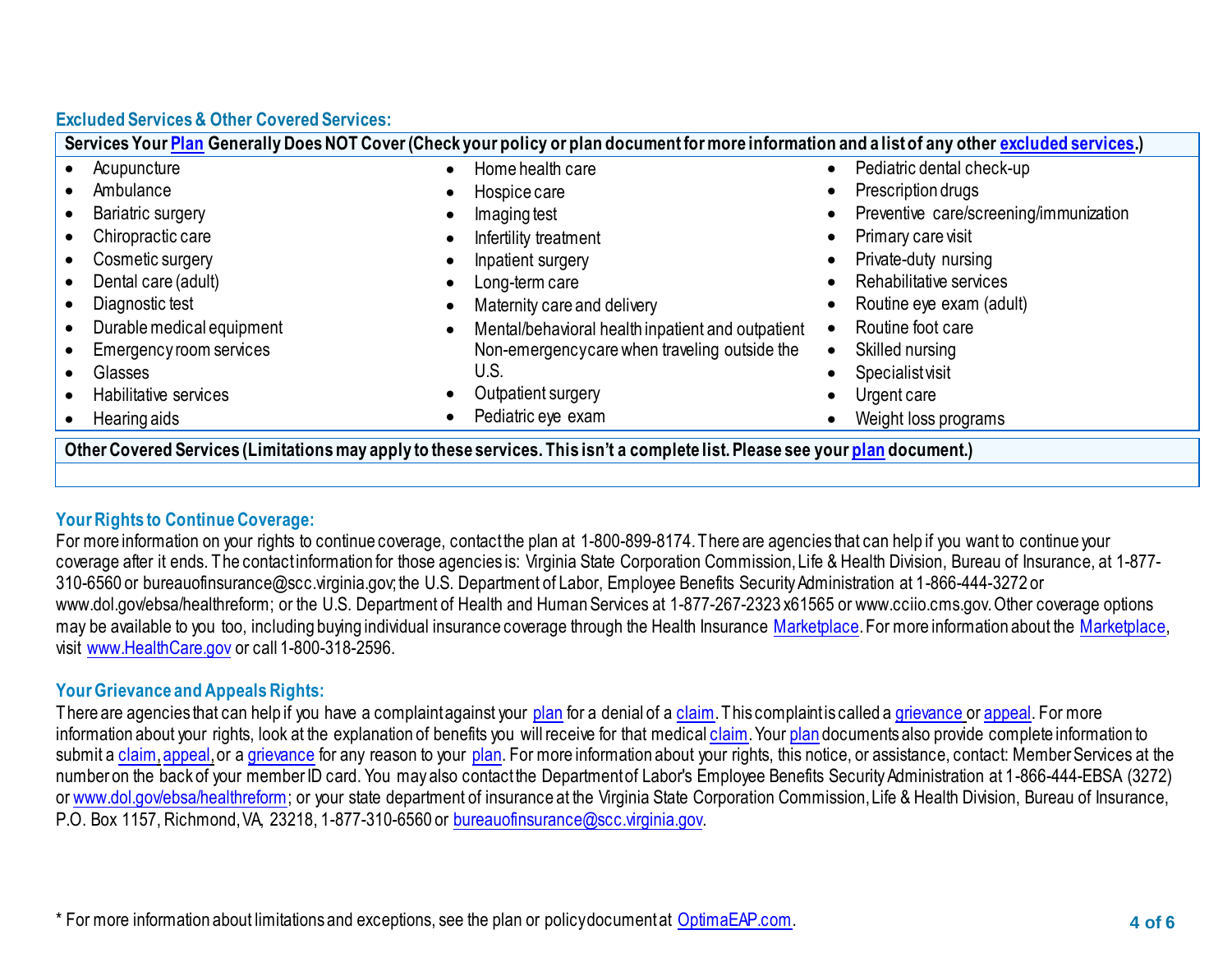Additionally, a consumer assistance program can help you file your appeal. Contact the Virginia State Corporation Commission, Life & Health Division, Bureau of Insurance, P.O. Box 1157, Richmond, VA, 23218, 1-877-310-6560, o[r bureauofinsurance@scc.virginia.gov.](mailto:bureauofinsurance@scc.virginia.gov)

## **Does this plan provide Minimum Essential Coverage? No**

[Minimum Essential Coverage g](https://www.healthcare.gov/sbc-glossary/#minimum-essential-coverage)enerally include[s plans,](https://www.healthcare.gov/sbc-glossary/#plan) [health insurance](https://www.healthcare.gov/sbc-glossary/#health-insurance) available through the [Marketplace](https://www.healthcare.gov/sbc-glossary/#marketplace) or other individual market policies, Medicare, Medicaid, CHIP, TRICARE, and certain other coverage. If you are eligible for certain types of [Minimum Essential Coverage,](https://www.healthcare.gov/sbc-glossary/#minimum-essential-coverage) you may not be eligible for the [premium tax credit.](https://www.healthcare.gov/sbc-glossary/#premium-tax-credits)

## **Does this plan meet the Minimum Value Standards? No**

If your [plan](https://www.healthcare.gov/sbc-glossary/#plan) doesn't meet the [Minimum Value Standards,](https://www.healthcare.gov/sbc-glossary/#minimum-value-standard) you may be eligible for a [premium tax credit](https://www.healthcare.gov/sbc-glossary/#premium-tax-credits) to help you pay for a plan through th[e Marketplace.](https://www.healthcare.gov/sbc-glossary/#marketplace)

### **Language Access Services:**

Spanish (Español): Para obtener asistencia en Español, llame al 1-855-687-6260. Tagalog (Tagalog): Kung kailangan ninyo ang tulong sa Tagalog tumawag sa 1-855-687-6260. Chinese (中文): 如果需要中文的帮助,请拨打这个号码 1-855-687-6260. Navajo (Dine): Dinek'ehgo shika at'ohwol ninisingo, kwiijigo holne' 1-855-687-6260.

––––––––––––––––––––––*To see examples of how this plan might cover costs for a sample medical situation, see the next section.–––––––––––*–––––––––––